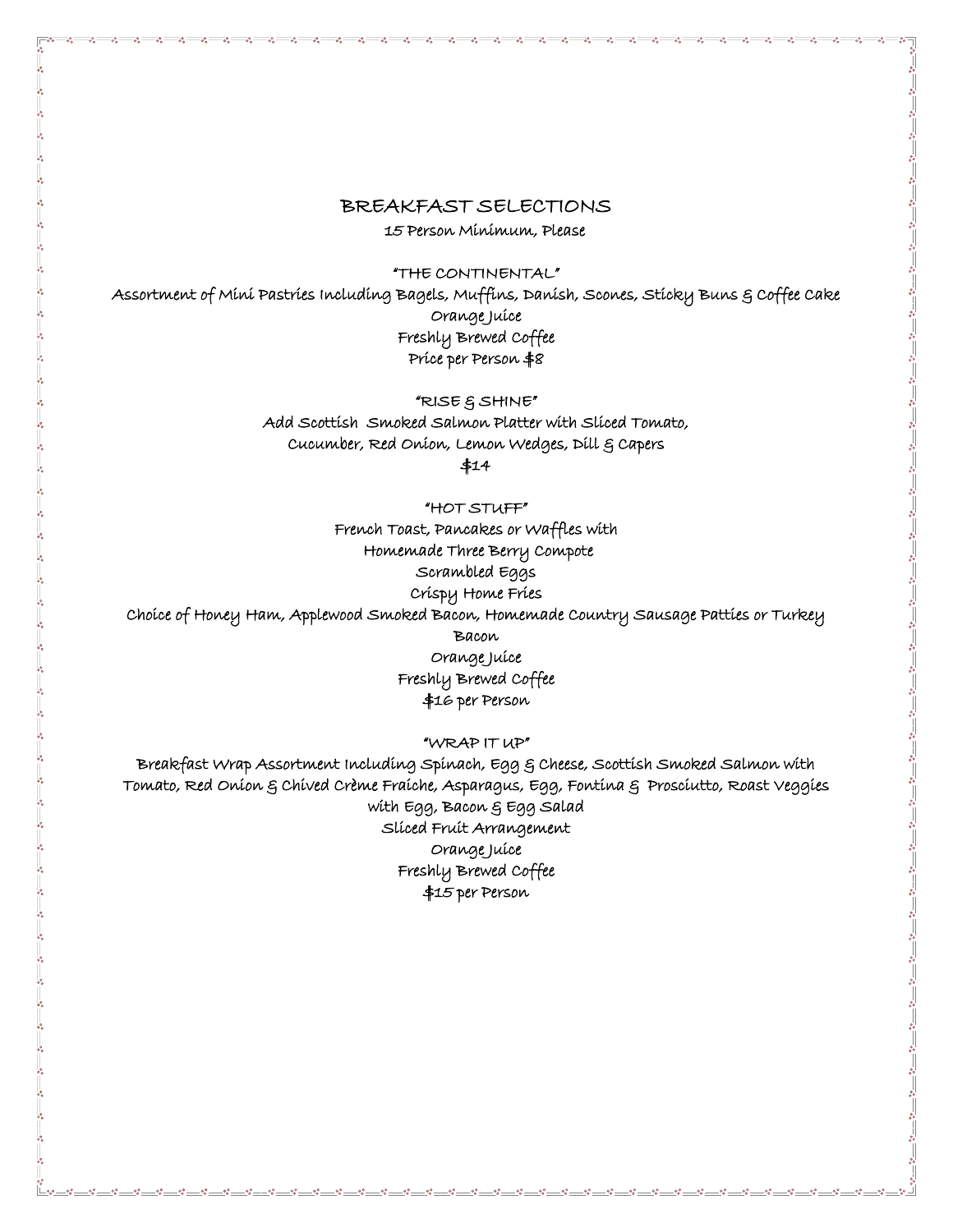# LUNCHEON PLATTERS

10 Person Minimum, Please

"WORKING LUNCH"

Sandwich Variety of Albacore Tuna Salad, Oven Roast Turkey, Honey Ham & Brie, Roast Beef, Gourmet Chicken Salad with Capers, Egg Salad, Turkey Club with Applewood Smoked Bacon, Pepe's Chicken Wrap, Veg Wrap with Homemade Hummus, Roast Beef & Boursin Wrap, Portabella Panini, Grilled Chicken Caesar Wrap\* \*all sandwiches predressed with our specialty spreads Green Salad, Roast Garlic Balsamic Dressing Choice of Pasta or Potato Salad of the Day Mini Cookies, Brownies, Blondies \$15 per Person

"THE CLASSIC"

Lavish Platters of Meats and Cheeses, Our Gourmet Chicken, Tuna and Egg Salads Accoutrement Platter of Tomato, Red Onion, Shredded Lettuce, Pickles Dressings & Spreads Breads, Rolls, Pitas, Wraps Pasta or Potato and Green Salads Dessert Selection of Petite Cookies & Brownies or Fruit Bowl \$15 per Person

#### "JERSEY GIRL SPECIAL"

Gourmet Mini Sandwiches Featuring Pesto Chicken Salad, Homemade Crabcakes, Asian Shrimp in Ginger, Sesame & Soy, Mustard Crusted Filet Mignon with Bourbon Caramelized Onion, Veggie Wrap, California Turkey with Avocado & Sprouts, Ham & Brie Croissant, Portabella Panini, Grilled Chicken & Vegetables, Island Chicken Wrap Choice of Greens or Caesar & Pasta Salad Dessert Minis or Sliced Fruit Price per Person \$18

\*\*CUSTOM Box Lunches Available from Basic to Elegant\*\*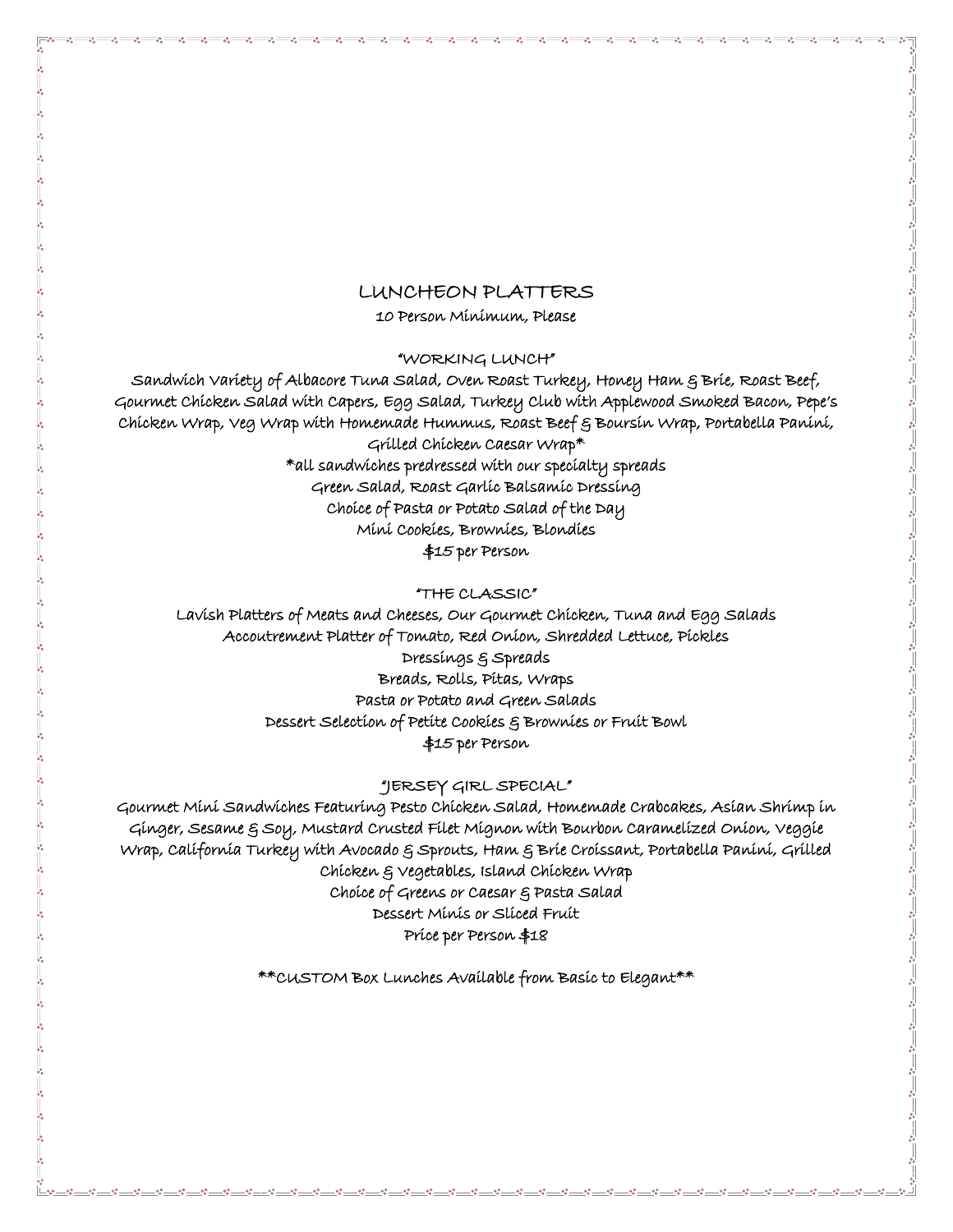# "SALAD BUFFET"

Choose Two Items From Entrees, Two From Accompaniments

#### ENTREES

Chicken Caprese – Grilled Breast, Balsamic Glaze, Roast Red Peppers, Olives, Artichoke Hearts, Fresh Plum & Sundried Tomatoes, Fresh Mozzarella over Arugula

Sliced Flank Steak over Field Greens, Quartered Plum Tomato, Crumbled Blue Cheese, Dijon Vinaigrette

Tuna Nicoise – Classic Style with Solid White Tuna, Marinated New Potatoes, French String Beans, Hard Boiled Eggs, Chopped Shallot over Boston Lettuce, Lemon Vinaigrette

Southwest Cobb – Grilled Cubed Chicken Breast, Shredded Cheddar, Avocado, Applewood Smoked Bacon, Chopped Egg, Tomato & Sliced Jalapeño, Balsamic Dressing

Grilled Chicken Caesar – Jersey Girl Style with Roast Red Pepper, Hard Boiled Egg, Homemade Garlic Croutons

Confetti – Composed Sections of Our Gourmet Chicken, Tuna & Egg Salads Between Rows of Shredded Carrot, Chopped Tomato & Julienned Beets over Lettuce, Balsamic Dressing

### SPECIALTY ENTREES Please add \$3 per Person for Each Specialty Choice

Smoked Filet of Beef – Tenderloin over Arugula with Roast Yellow & Red Peppers, Toasted Pignoli Nuts, Garlic-Balsamic Dressing

Seafood Caesar – Sub Jumbo Shrimp for Chicken, same JG Style

Asian Chicken – Hoisin Glazed Breast over Romaine, Shredded Veggies, Mandarin Oranges, Spicy Fragrant Dressing

Seafood Pasta – Fresh Lobster, Sea Scallops & Shrímp with Sweet Peas & Shallots in Lemon Aioli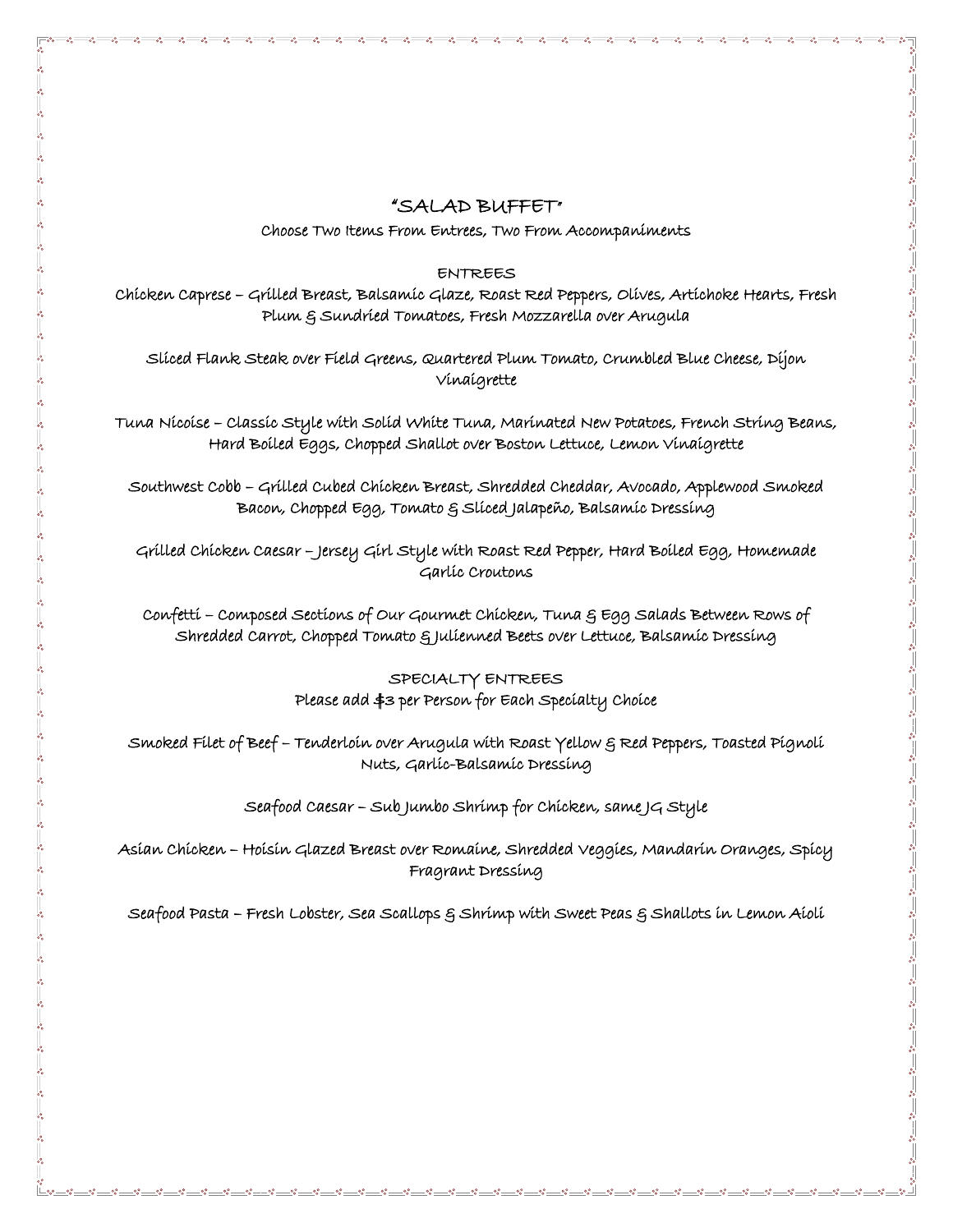### ACCOMPANIMENTS

Baby Field Greens, Fresh Vegetable Garnish, Roast Garlic Balsamic Dressing Classic Caesar Old Fashioned Picnic Potato Salad Pasta Scamp – with Fresh Mozzarella, Broccoli, Red Pepper, Zucchini In Lemon Vinaigrette String Bean, Tomato & Red Onion, Herbed Vinaigrette Classic Spinach with Egg, Tomato, Red Onion, Mushroom, Bacon, Dijon Vinaigrette\* Penne Pasta with Marinara, Fresh Plum Tomato, Ricotta Salada Pasta Primavera with Fresh Oven Roast Veggies, Parmesan, Lemon Vinaigrette Singapore Noodles – In Spicy Sauce with Shredded Vegetables Couscous or Quinoa with Chopped Fresh Vegetables in Minted Lemon Vinaigrette Salad Caribe – Black Bean, Fresh Corn, Hearts of Palm, Tomato & Shallot in Lime Cilantro Vinaigrette\* "Stuffed" Potato Salad – Red Bliss with Shredded Cheddar, Applewood Smoked Bacon, Scallion in Sour Cream Dressing Fresh Mozzarella § Heirloom Tomato with Basil, Herbed Vinaigrette § Pesto Finish\* Greek Pasta – Orzo with Spinach, Cucumber, Red Onion, Black Olives, Tomato & Feta, Dijon Vinaigrette\* Parmesan Potatoes in Crispy Parmesan- Basil Coating Tuscan Salad of Romaine, Fennel, Watercress, Red Onion, Green Cerignola Olives, Shaved Provolone, Herbed Red Wine Vinaigrette\*

\*Please add \$1 for Specialty Salads

Served with Breads, Dinner Rolls, Butter

Choice of Cookies & Brownies or Sliced Fruit

Price per Person \$21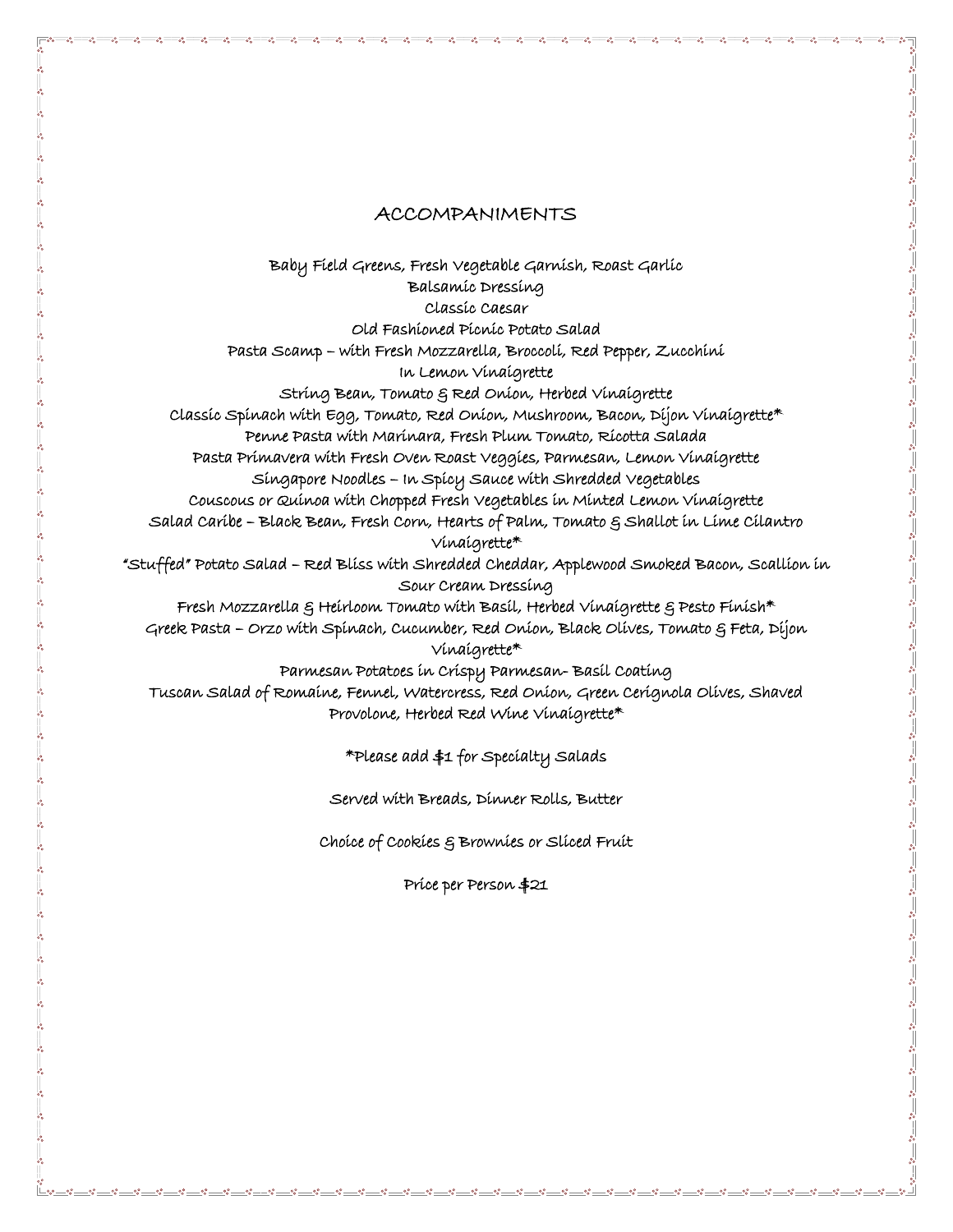# HOT ENTRÉE SELECTIONS

15 Person Minimum, Please Choose Two Entrees, Two Accompaniments

POULTRY Turkey Breast Roulade - Basil & Roast Red Pepper Stuffed, Natural Au Jus Honey Glazed Roast Turkey Breast Turkey Meatballs Chicken Paprikash – Boneless Breast with Peppers & Onions in Paprika – Sour Cream Sauce Grilled Lemon-Rosemary Chicken Chicken Milanese with Arugula, Lemon & Chopped Tomato Chicken Murphy – Bone in Parts with Hot & Sweet Peppers, Onions, Potatoes, White Wine Sauce Chicken Cacciatore with Veggies in Tomato-Wine Sauce Blackened Chicken, Roast Corn-Tomato Relish Chicken Parmesan, Francaise or Marsala Garlic Stuffed Grilled Chicken Breast, Lemon-White Wine Reduction Sorrentino – Sautéed Breast over Spinach, Topped with Eggplant, Mozzarella, Mushroom-Marsala Sauce Oven Roast Bone in Chicken Breast, Honey-Orange Glaze

BEEF

Cajun Meatloaf with Fresh Tomato Confetti Beef Bracciole in Tomato-Wine Sauce Traditional Sauerbraten, Gingersnap Gravy Flank Steak Diane, Dijon-Brandy Sauce Homemade Meatballs – Fresh Ground Sirloin in Tomato-Basil Sauce Yankee Pot Roast with Caramelized Vegetables & Gravy

VEGETARIAN

Eggplant Rollatine – OVER stuffed in Marinara, Mozzarella Finish Mexican Chile Rellenos – Poblano Stuffed with Jack Cheese & Battered, Red Chile Sauce Vegetable Terrine – Layers of Fresh Veggies, Rice & Gruyere Eggplant Parmesan

> PORK Fennel Stuffed Loin with Fennel & Onion Sauté Grilled Pork Chops with Onion Gravy Orange Marinated Tenderloin Hot or Sweet Italian Sausage with Peppers & Onions

#### PASTA

Three Cheese Lasagne-Ricotta, Mozzarella, Parmesan, Marinara Sauce Penne Pasta with Portabellas, Sundried Tomatoes, Asparagus in Pink Vodka Sauce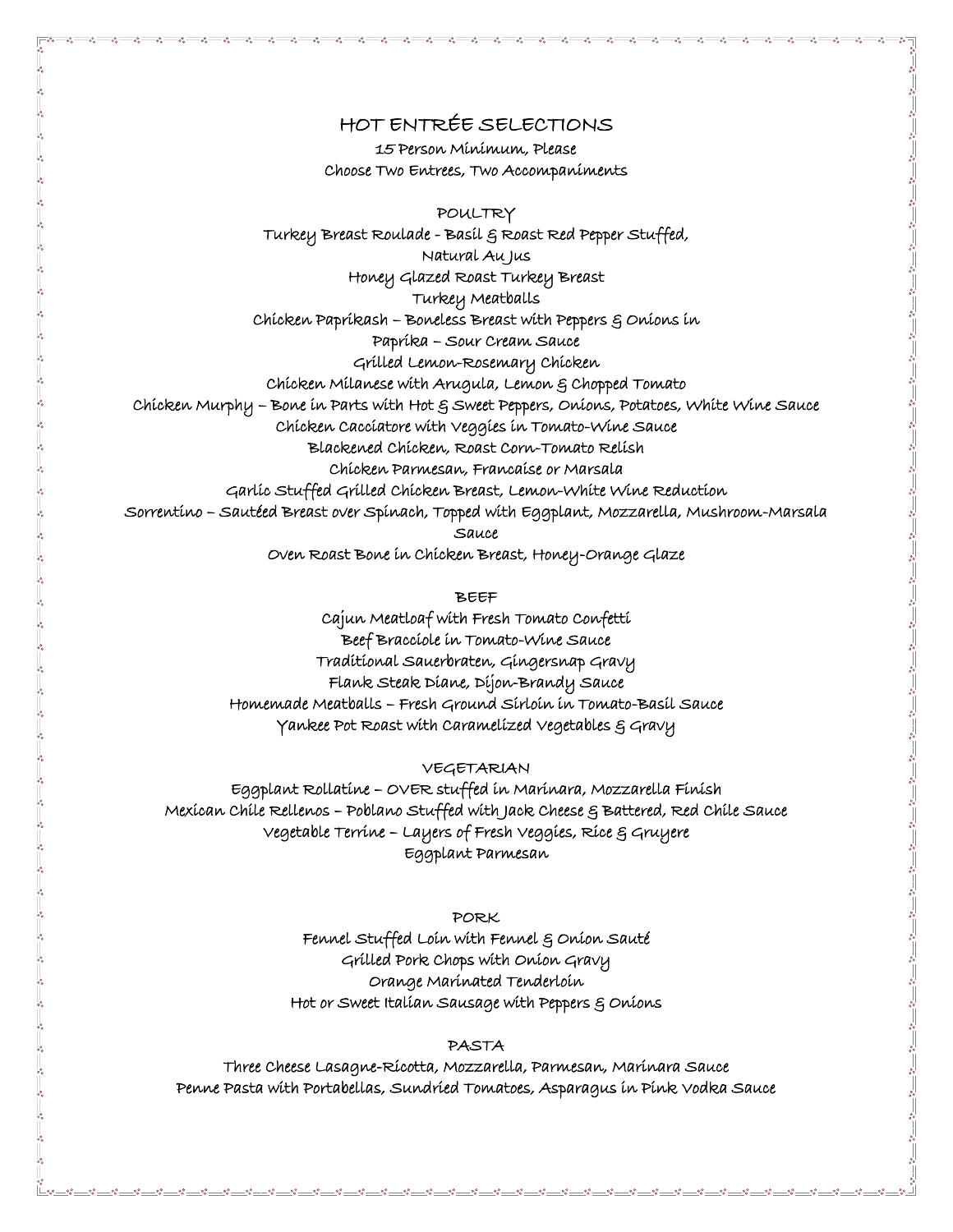Meat & Cheese Lasagne Cavatelli, Sausage, Broccoli Rabe, Garlic & Oil Homemade Potato Gnocchi, Bolognese Sauce Mini Cheese Ravioli in Creamy Tomato, Basil & Artichoke Sauce Tortellini Bolognese Bowtie Pasta, Chicken & Broccoli Rabe in Roast Garlic Alfredo Sauce

#### **SEAFOOD**

Flounder Francaise Sausage, Chicken & Baby Shrimp Jambalaya Clams Steamed in Garlic, White Wine & Parsley Zuppa Di Mussels, Tomato – Wine Sauce

ACCOMPANIMENTS Homemade Rice Balls Stuffed with Mozzarella Whipped Potatoes Corn Muffin Stuffing with Brunoise of Vegetables Coconut-Sesame Rice Pasta – Penne, Fusilli, Orecchiette, Bowties or Rigatoni with Marinara, Alfredo, Pink Vodka, Primavera, Creamy Pesto or Puttanesca Sauce Oven Roast Vegetables Creamed Spinach Italian Potato Croquettes with Mozzarella & Parmesan Sweet & Sour Red Cabbage Horseradish Whipped Potatoes Broccoli or Cauliflower Au Gratin Lemon Risotto Gratin of Potatoes Spinach & Garlic Sauté Jasmine Rice with Lemongrass Wasabi Whipped Potatoes String Beans Almandine Crispy Parmesan Roast Potatoes Mexican Rice Scallion Mashed Potatoes Creamy Tuscan Rice Triple Potato Roast – Red Bliss, Yukon Gold & Sweet Steamed Vegetable Medley Island Rice with Mango, Scallion, Pineapple & Papaya Steamed Broccoli with Lemon Cheddar Smashed Red Bliss Potatoes String Beans with Buttered Mushrooms Roast Garlic Whipped Potatoes Homemade Southern Succotash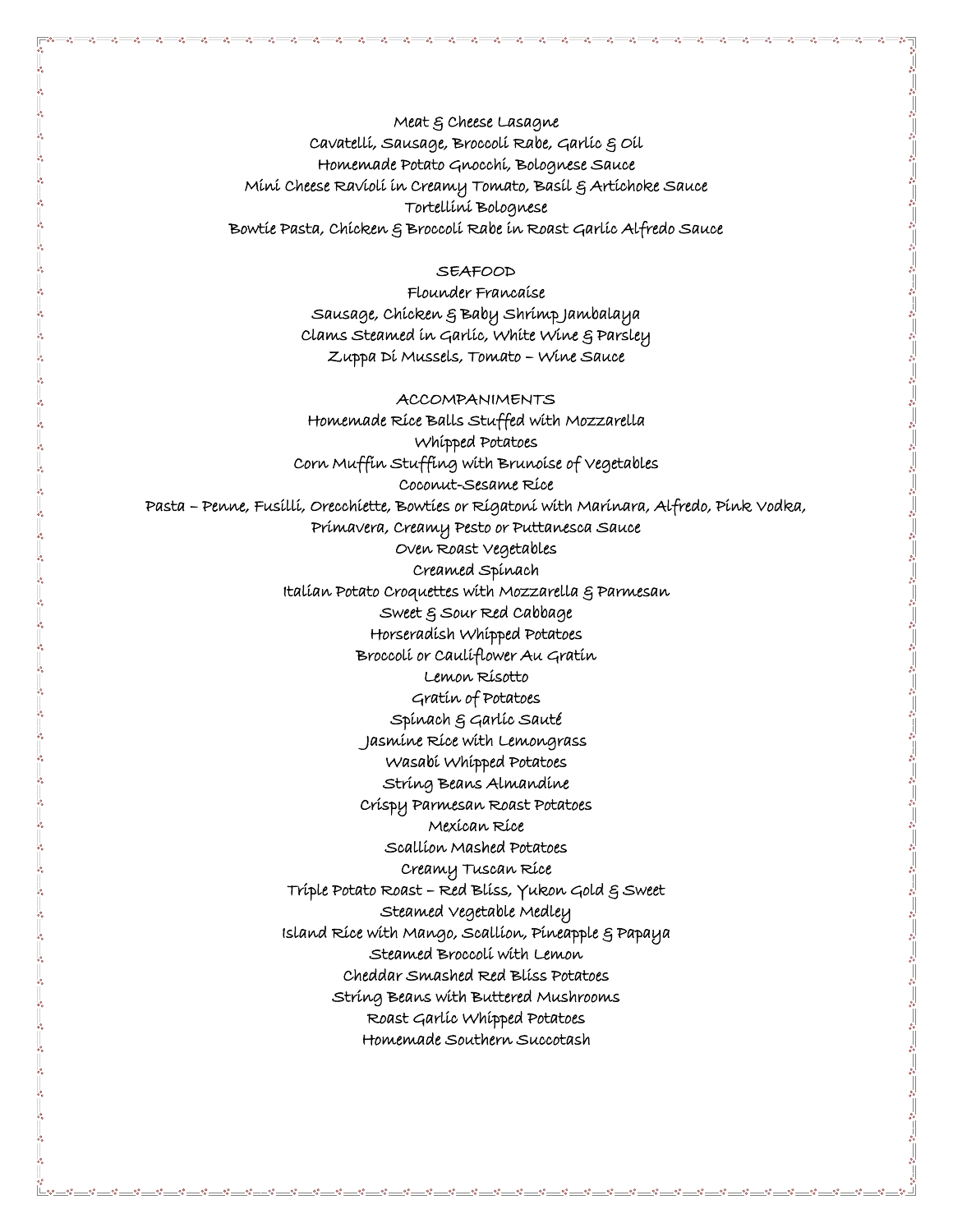Baked Broccoli with Parmesan Crumble Rice Pilaf Whipped Sweet Potatoes, Orange-Brown Sugar Topping Maple Glazed Carrots Butter Toasted Noodles

All Entrees Include Green Salad, Breads & Rolls, Butter

Price per Person \$22

### GOURMET ENTREES

Please add \$3 per Person for Each Selection

SEAFOOD

Dover Sole Picatta Lime Grilled Salmon with Mango Salsa Fisherman's Wharf Cioppino – Stew of Shrimps, Scrod, Mussels, Clams & Scallops in White Wine & Tomato Teriyaki Salmon with Ginger Glaze Crabmeat Stuffed Sole, Lemon-White Wine Sauce Coconut Shrimp, Honey Orange Glaze Baked Filet of Salmon, Spiced Yogurt Sauce Hoisin Glazed Salmon over Baby Spinach Srimp in Champagne Dijon Sauce Miso Topped Salmon over Baby Spinach Bacon Wrapped Shrimp Stuffed with Jack Cheese & Jalapeño Shrimp Scampi Ancho Chile Crusted Baked Salmon Seafood Fra Diavolo – Shrimp, Mussels, Clams & Calamari in Spicy Tomato Sauce Crabmeat Stuffed Shrimp Poached Salmon, Cucumber Dill Sauce Shrimp Creole

CHICKEN

Butterflied Cornish Hens with Wild Mushroom & Lemon Roast Chicken (Bone in), Asparagus – Wild Mushroom Ragout

VEAL

Sorrentino – over Sautéed Spinach, Topped with Eggplant, Mozzarella & Mushroom-Marsala Sauce Francese, Marsala, Parmesan or Cacciatore Saltimbocca – over Spinach with Prosciutto & Mozzarella

BEEF

Steak Tips Pizzaiola with Mushrooms, Onions & Peppers in Tomato – White Wine Sauce Braised Short Ribs Steak Tips Puttanesca with Tomato, Wine, Onions, Garlic, Olives & Capers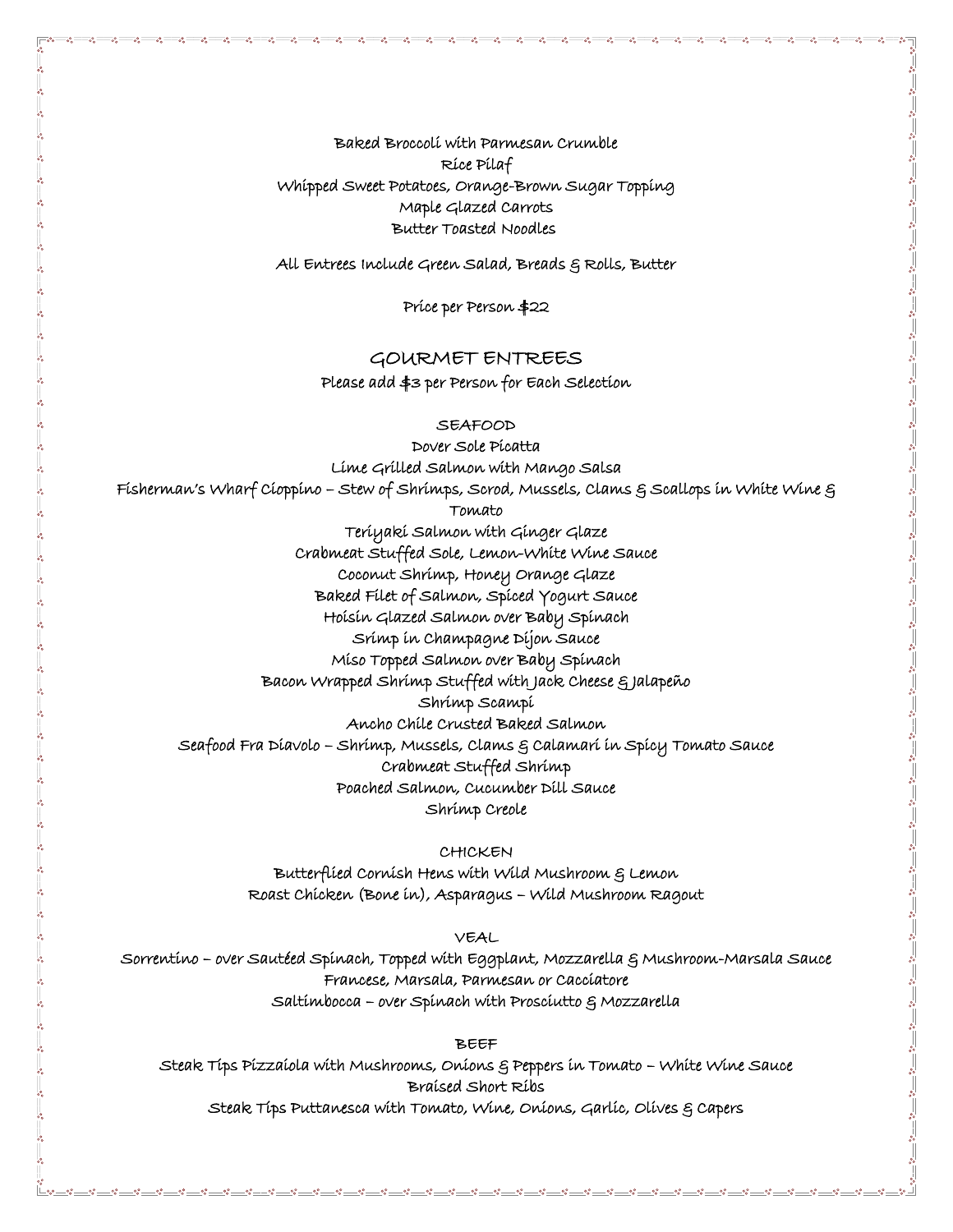Steak Tips Bordelaise with Mushroom & Red Wine Whole Grain Mustard Crusted Filet

PORK Baby Back Ribs, Homemade BBG Glaze

Have a Desire For Something Not Listed? Just Ask, We Accommodate Whenever Possible!

Theme Menus Available Upon Request!!!

### HORS DEOUVRES SELECTIONS

COLD PLATTERS

Seasonal Vegetable Crudité, Spinach Boursin Dip or Homemade Red Pepper Hummus, Crackers, Flatbreads \$4 Baby Vegetable Crudité, Spinach Boursin Dip or Homemade Red Pepper Hummus, Crackers, Flatbreads \$6 With International Cheeses – add \$2 Sliced Fruit & Cheese Platter (extra berries!!!) \$7

Tuscan Antipasto Arrangement – Artful Display of Imported Prosciutto, Sopressata, Mortadella, Pepperoni, Salami, Cappicola, Auricchio Provolone, Fresh Mozzarella, Ricotta Salada, Sweet & Hot Peppers, Olives, Artichoke Hearts, Caponata, Anchovies, Sundried Tomatoes, Caperberries, Garlic Crostini \$9

Canape Variety – Tiny Gems Including Radish, Sweet Butter & Sea Salt, Turkey with Cheddar & Dijon, Filet Mignon with Watercress & Horseradish Sauce, Smoked Salmon with Cucumber, Red Onion & Dilled Crème, Cheddar with Branston Pickle & Sweet Butter, Roast Turkey with Sprouts & Honey Mustard, Cheddar & Cucumber with Dijonaisse (3 pieces per) \$8

Iced Jumbo Shrimp, Homemade Cocktail Sauce, Lemon Wedges & Crackers (4 per order) \$11

Mexican Seven Layer Dip – House Made Vegetarian Refried Beans, Chopped Onion, Tomato, Shredded Cheddar, Sour Cream, Salsa, Sliced Jalapeño – with Flour Tortillas and Homemade Chips \$6

Homemade Chicken Liver Pate with Pistachio  $\xi$  Mandarin Orange, Mini Toast Points  $\ddagger$ 7

Crostini Variety – Goat Cheese with Apple & Almond, Filet Mignon with Shaved Auricchio Provolone  $\xi$  Garlíc Butter, Medíterranean with Tomato, Egg, Olive Tapenade  $\xi$  Anchovy, Grilled Polenta Rounds Topped with Fresh Mozzarella, Roast Tomato & Pesto (3 per order) \$9

> Grilled Seasonal Vegetables Garnished with Fresh Rosemary, Balsamic Reduction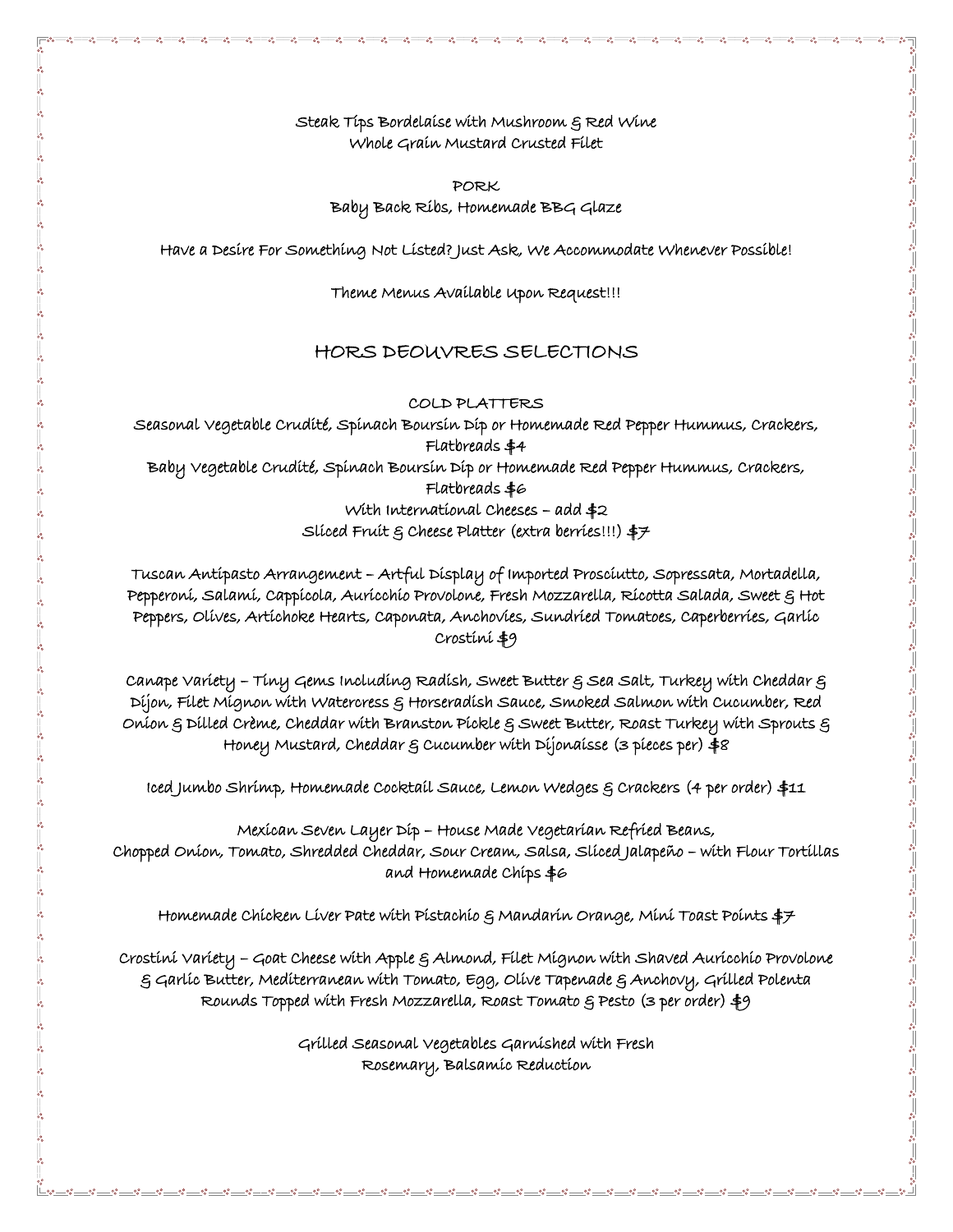**SKEWERS** 

Jerk Beef, Mango Salsa \$5

Thai Chicken, Spicy Peanut Dip \$4

Asian Beef Filet, Hoisin-Sesame Glaze \$5

"Drunken" Chicken or Beef – Marinated in Tequila,

Beer and Lime \$5

Rumaki – Traditional Chicken Liver and Water Chestnut Wrapped in Bacon, Brown Sugar – Soy

Glaze \$6

Ciligene Mozzarella, Sundried Tomato, Pesto Dip \$5

"Cowgirl" Shrimp – Jumbos Stuffed with Jack Cheese & Jalapeño, Wrapped in Applewood Smoked

Bacon \$7

Seared Ahi Tuna, Ginger-Sesame Glaze \$7

Fruit Kebobs, Cinnamon Yogurt Dip \$4

Antipasto Skewers, Roast Garlic Dip \$5

Jumbo Shrimp Wrapped in Snow Peas, Marinated in Lemon, Garlic & Mint \$6

Mini Meatball & Artichoke Heart, Creamy Roast

Garlic Dip \$5

**BASKETS** 

Baby Lamb Chops in Lime-Mint Marinade \$10 Mini Empanadas – Tuna  $\xi$  Green Olive or Beef, Sour Cream Accoutrement  $\ddagger$ 5 Chorizo Sausage in Puff Pastry, Fennel Seed \$4 Petite Quiche Variety – Smoked Bacon with Cheddar & Green Chiles, Spinach & Mushroom, Broccoli & Cheddar, Lorraine \$5 Mini Filo Pastries – Brie, Raspberry & Almond, Sherried Mushroom with Tarragon, Boursin with Garlíc  $\xi$  Herbs, Traditional Spanakopita, Brie with Fig  $\xi$  Almonds  $\ddagger$ 5 Corn & Green Chile Fritters, Cilantro Cream \$5 Chicken Pinwheels – Breast Stuffed with Prosciutto, Fontina & Asparagus Roulade Style, Tarragon Aioli Finish \$7 Stuffed Baby Bliss Potato with Crème Fraiche, Caviar  $\xi$  Chive  $\ddagger \varepsilon$  Sliders – Choice of Beef, Turkey or Veggie Burger, All Necessary Accoutrements \$6 Artichoke Hearts Stuffed with Boursin Cheese, Breaded § Pan Fried \$6 Sliders – Choice of Beef, Turkey or Veggie Burger, All Necessary Alaskan King Crab Cups with Wasabi-Avocado Mash \$7 Sesame Breaded Chicken Fingers, Honey Mustard Dip \$4 Grilled Polenta Rounds Topped with Grilled Zucchini, Eggplant, Red Pepper, Fresh Mozzarella \$5 Stuffed Mushrooms Filled with Garlic Butter, Breaded & Pan Fried \$4 Homemade Mini Pure Crabcakes – NO FILLERS – Topped with Chipotle Aioli & Chive \$6 Scottish Smoked Salmon Canapes on Homemade Mini Blinis, Crème Fraiche – Caviar Finish \$7 Mini Buffalo Wings, Celery Sticks, Housemade Chunky Blue Cheese Dip \$5 Hoisin Glazed Seared Tuna on Fried Rice Paper, Scallion Finish \$7 Mini Potato Leek Pancakes, Apple Confit & Sour Cream Finish \$4 Mini Caprese of Sliced Tomato, Fresh Mozzarella, Pesto & Toasted Pignolis \$7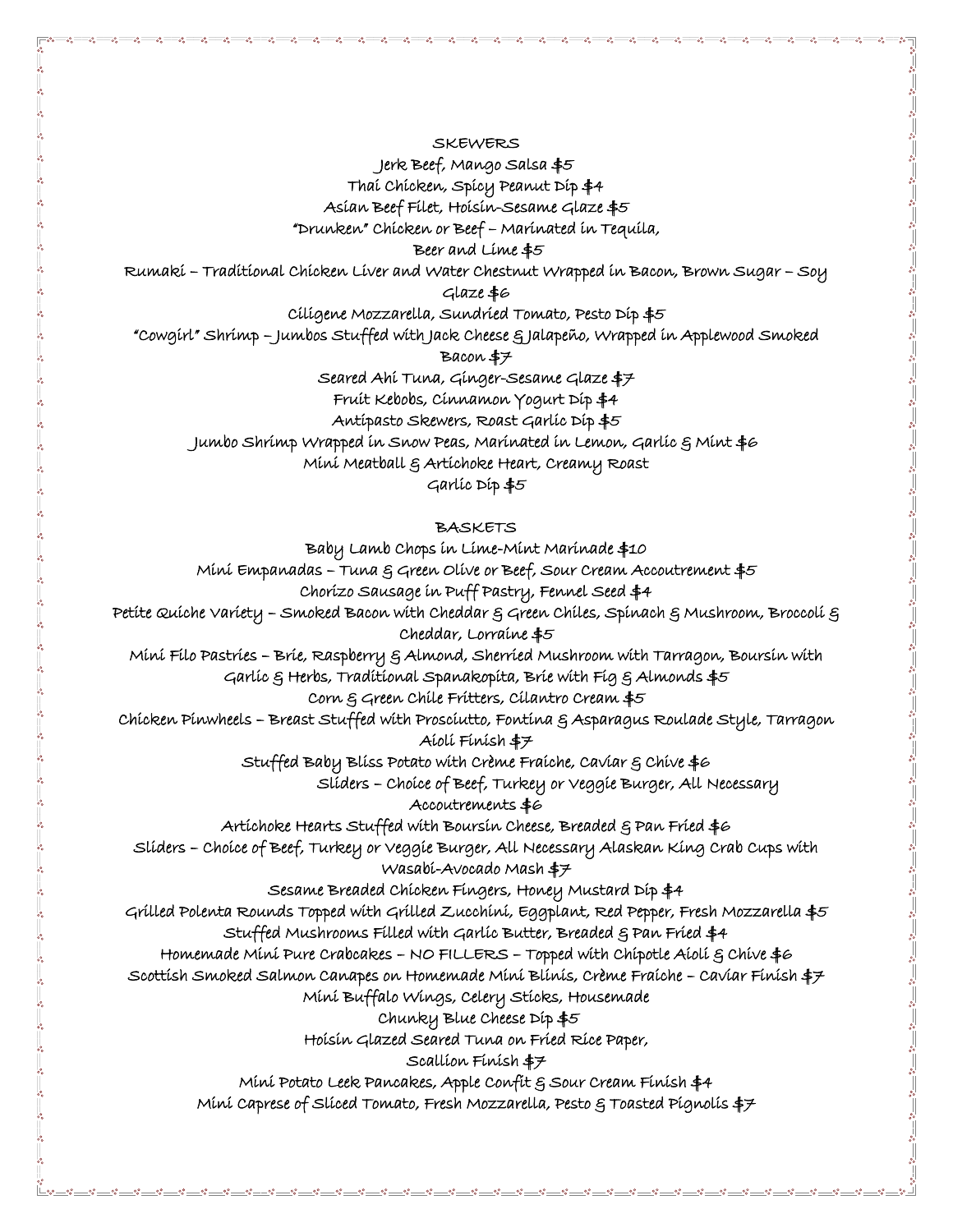### SWEET ENDINGS

Assorted Homemade Mini Cookies \$4 Triple Fudge Brownies \$5 Cream Cheese Chocolate Chunk Blondies \$5 Cappuccino Brownies \$7 Venetians \$7 Assorted Fruit Bars & Squares \$6 Mini Carrot Cakes \$6 Assorted Truffles \$8 Mini Chocolate Fudge Cupcakes \$6 Assorted Homemade Pies & Cakes – Priced Accordingly Chocolate Dipped Variety – Seasonal Variety of Berries, Dried Fruits, Mini Pretzels, Marshmallows, Graham Crackers & Fortune Cookies \$8

ALL SERVICES INCLUDE PROPER ACOUTREMENTS, NECESSARY PLASTIC AND PAPERWARE, SERVICE NEEDS

RENTALS, STAFF, PROPS, ENTERTAINMENT, FLOWERS AND AMUSEMENTS QUOTED UPON REQUEST

SPECIAL THEME MENUS AVAILABLE